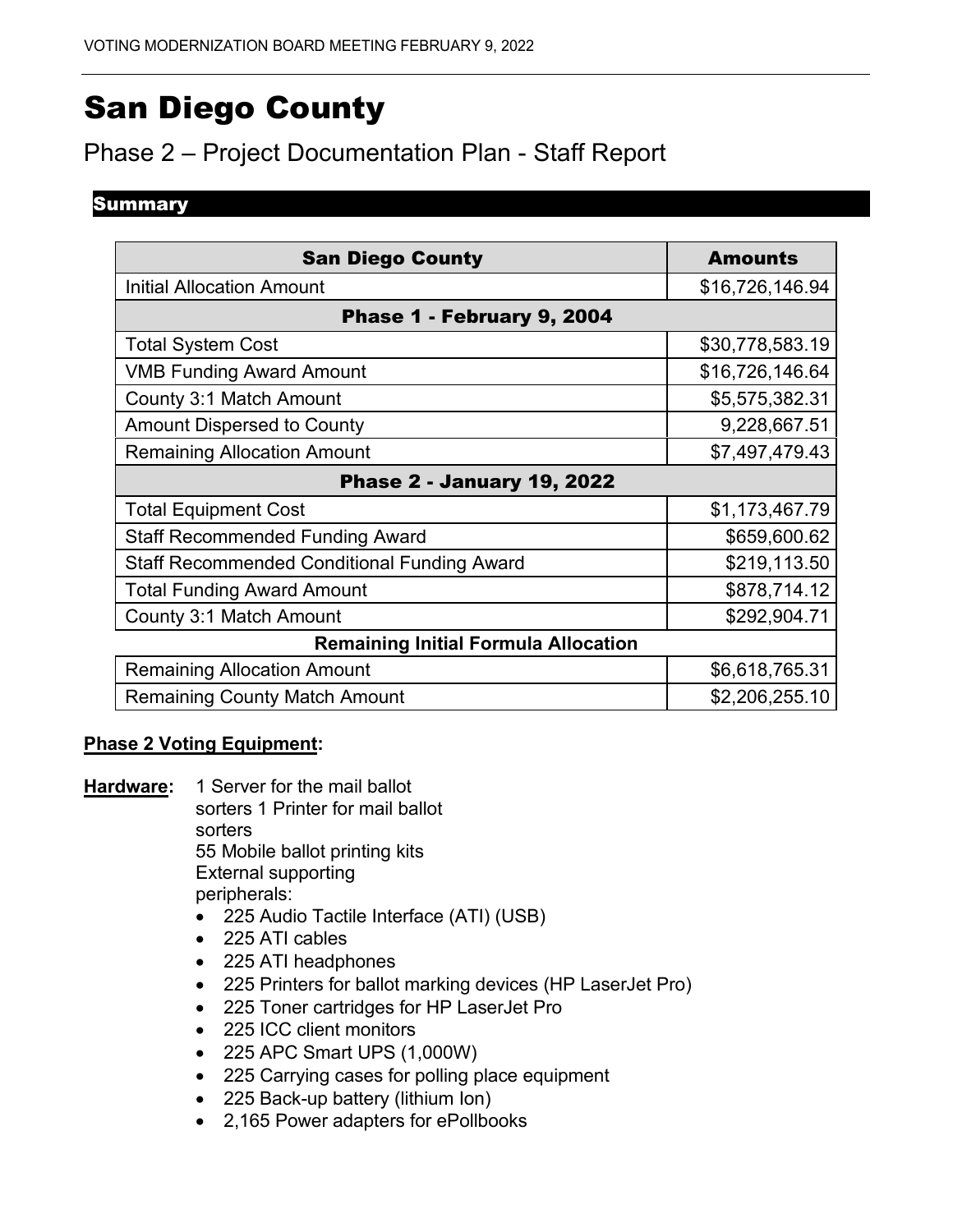San Diego County Phase 2 – Project Documentation Plan - Staff Report

**Vendor:** DMT (Bluecrest) **Dominion Tenex** NWC

#### **Acquisition Schedule:**

The County plans to acquire the items prior to the June 2022 Statewide Direct Primary Election.

#### **Project Completion Date:**

The County plans to place the items into service for the June 2022 Statewide Direct Primary Election.

### **Staff Report:**

San Diego County's Phase 2 Project Documentation Plan meets the requirements for completeness pending submission of the outstanding signed vendor agreements.

 replaced with the Dominion Voting Systems Democracy Suite 5.10A, which was paid for using books from Tenex Software Solutions, which were used during the March 2020 Primary as well. In Phase 1 of its voting modernization strategy, San Diego County was reimbursed by the Voting Modernization Fund for a new voting system (2006-2007). In 2019 that system was other state funding and HAVA 301 funds. The Dominion system was used for the first time during the March 2020 Presidential Primary Election. The County also purchased 2,165 E-poll

 critical to the efficient operation of their voting system as the County transitions to a vote center county for the June 2022 Statewide Direct Primary Election. The County requests funding for a new server and printer for its mail ballot sorters, 55 mobile ballot printing kits for vote centers, and external supporting peripherals. The equipment requested will also allow the County to For Phase 2, the County seeks Prop. 41 funding to expand components that it believes are serve its growing population of voters, which numbered more than 1.97 million as of 11/01/21.

#### **Staff Recommendation:**

It is our recommendation that San Diego County's Phase 2 Project Documentation Plan be approved for funding in part and that a Funding Award Letter be issued in the amount of [\\$659,600.62](https://659,600.62) for the items for which signed vendor contracts have been provided (Mobile Ballot Printing Kit and selected external supporting peripherals).

It is our further recommendation that San Diego County's Phase 2 Project Documentation Plan be approved conditionally in part pending submission of signed vendor agreements for the remaining reimbursable items requested (mail ballot sorter server and printer and selected external supporting peripherals) and that a Conditional Funding Award Letter be issued in the amount of \$[219,113.50](https://219,113.50). Vendor quotes were provided for these items. The funds would be released upon the County's submission of signed vendor agreements and invoices.